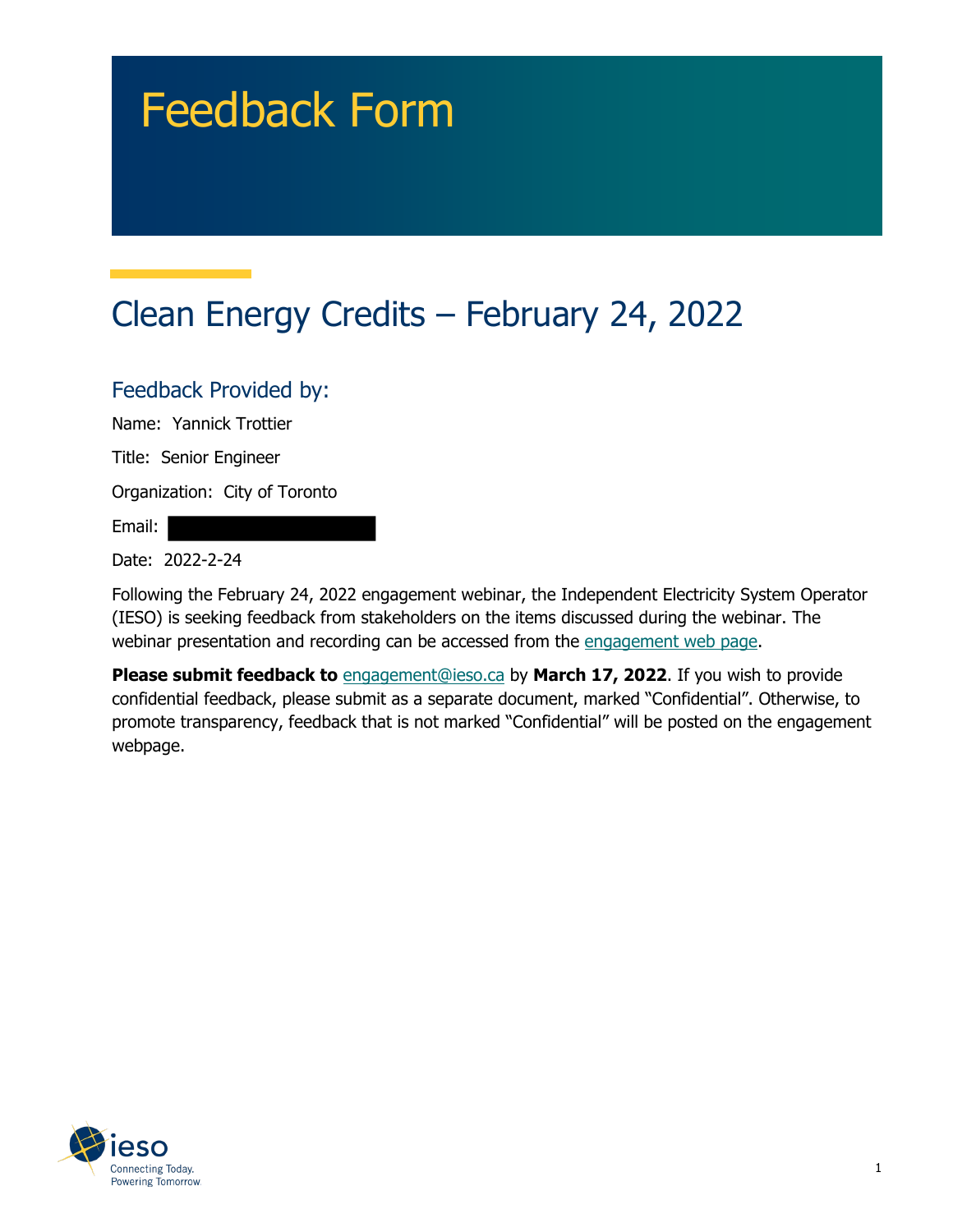### Opportunities & Challenges

| <b>Topic</b>                                                                                                                      | <b>Feedback</b>                  |
|-----------------------------------------------------------------------------------------------------------------------------------|----------------------------------|
| What are the key opportunities and<br>challenges the IESO should be aware of<br>in developing a voluntary clean energy<br>market? | Click or tap here to enter text. |

### Design considerations

| <b>Topic</b>                                                                                       | <b>Feedback</b>                                                                                                                                                                                                                                                                                                                                                                                                                                                                                                                                                                                                                                                                                                                                                                                                                                                                                                                                                                                                                                                                                                                               |
|----------------------------------------------------------------------------------------------------|-----------------------------------------------------------------------------------------------------------------------------------------------------------------------------------------------------------------------------------------------------------------------------------------------------------------------------------------------------------------------------------------------------------------------------------------------------------------------------------------------------------------------------------------------------------------------------------------------------------------------------------------------------------------------------------------------------------------------------------------------------------------------------------------------------------------------------------------------------------------------------------------------------------------------------------------------------------------------------------------------------------------------------------------------------------------------------------------------------------------------------------------------|
| Which design considerations outlined in<br>this presentation are most important to<br>you and why? | The "Monetize investments made" principle will be a<br>dealbreaker for most consumers of CECs. This principle<br>states that "Credit offerings should include existing non-<br>emitting generation with best efforts made to enable<br>proceeds from CEC sales to flow to ratepayers." This would<br>mean these credits have no "additionality". Their issuance<br>would just flow money from buyers to non-buyers without<br>incentivizing carbon reductions. This fails to recognize that<br>the only reason consumers are willing to pay for voluntary<br>credits is to help accelerate decarbonization. If these<br>credits don't do that, then there will be no end consumers<br>for these credits. Without an end consumer demand for<br>this product, all you can build is a bubble market for an<br>unbacked virtual asset class. The only reason to buy one of<br>these credits would be in the hopes of finding a greater<br>fool to take it off your hands. This "Monetize investments<br>made" design principle would have to be abandoned, and<br>additionality would have to be ensured, to create a viable<br>market for CECs. |

| <b>Topic</b>                                                                                    | <b>Feedback</b> |
|-------------------------------------------------------------------------------------------------|-----------------|
| What other design considerations should   Click or tap here to enter text.<br>IESO be aware of? |                 |

#### Engagement Process